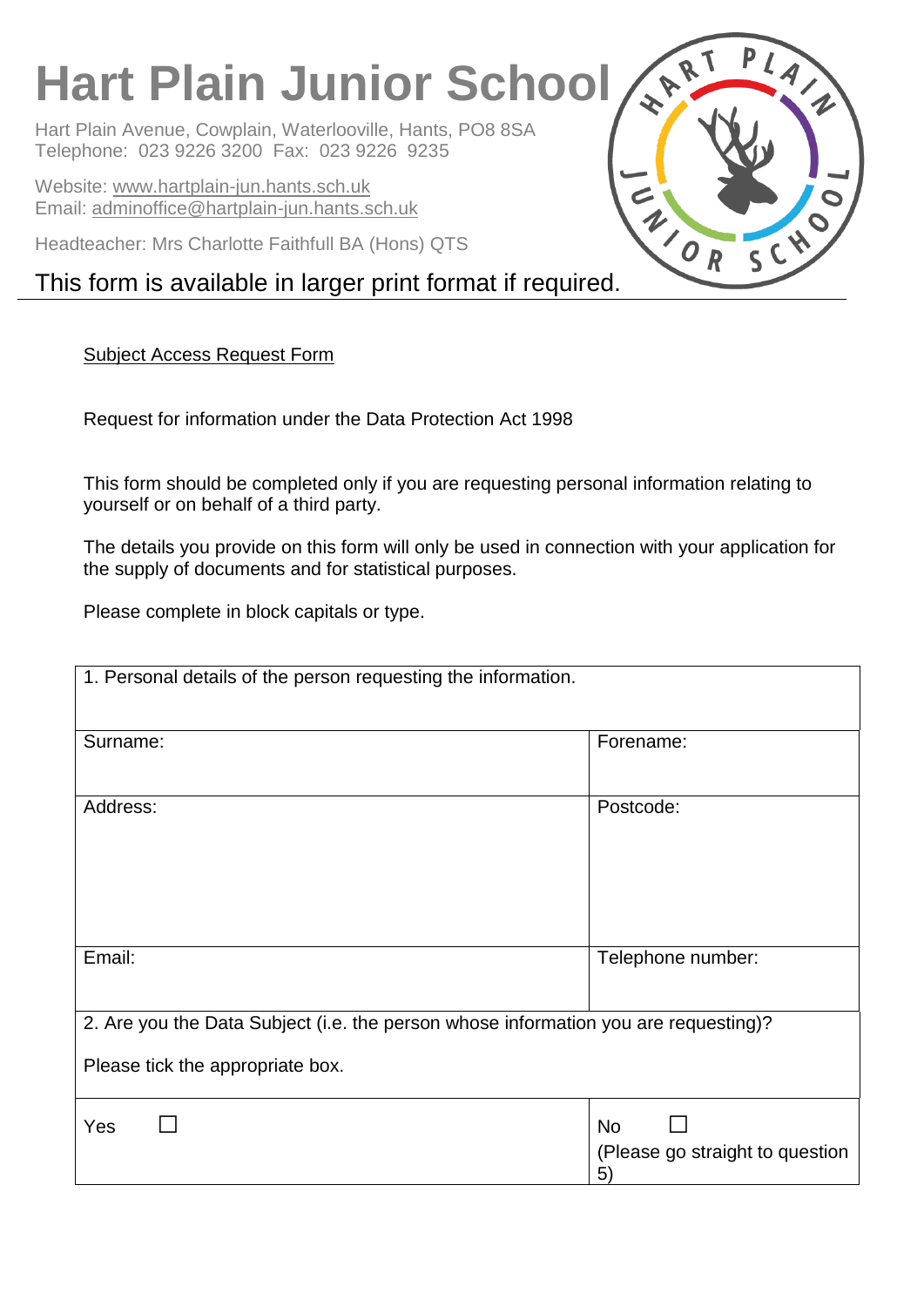| 3. Personal details of the Data Subject (if different from those at section 1).                                    |                  |  |
|--------------------------------------------------------------------------------------------------------------------|------------------|--|
| Surname:                                                                                                           | Forename:        |  |
|                                                                                                                    |                  |  |
| Address:                                                                                                           | Postcode:        |  |
|                                                                                                                    |                  |  |
|                                                                                                                    |                  |  |
|                                                                                                                    |                  |  |
| Date of birth:                                                                                                     | School attended: |  |
| Telephone number:                                                                                                  | Email:           |  |
|                                                                                                                    |                  |  |
| 4. Please describe your relationship with the Data Subject that leads you to make this<br>request on their behalf. |                  |  |
|                                                                                                                    |                  |  |
|                                                                                                                    |                  |  |
|                                                                                                                    |                  |  |
|                                                                                                                    |                  |  |
| 5. Information requested<br>If you would like to see only specific document(s), please describe these below.       |                  |  |
|                                                                                                                    |                  |  |
|                                                                                                                    |                  |  |
|                                                                                                                    |                  |  |
|                                                                                                                    |                  |  |
|                                                                                                                    |                  |  |
|                                                                                                                    |                  |  |
|                                                                                                                    |                  |  |
|                                                                                                                    |                  |  |
| 6. If you would like a full copy of the personal records held by the school,<br>please tick here. $\square$        |                  |  |
|                                                                                                                    |                  |  |
|                                                                                                                    |                  |  |